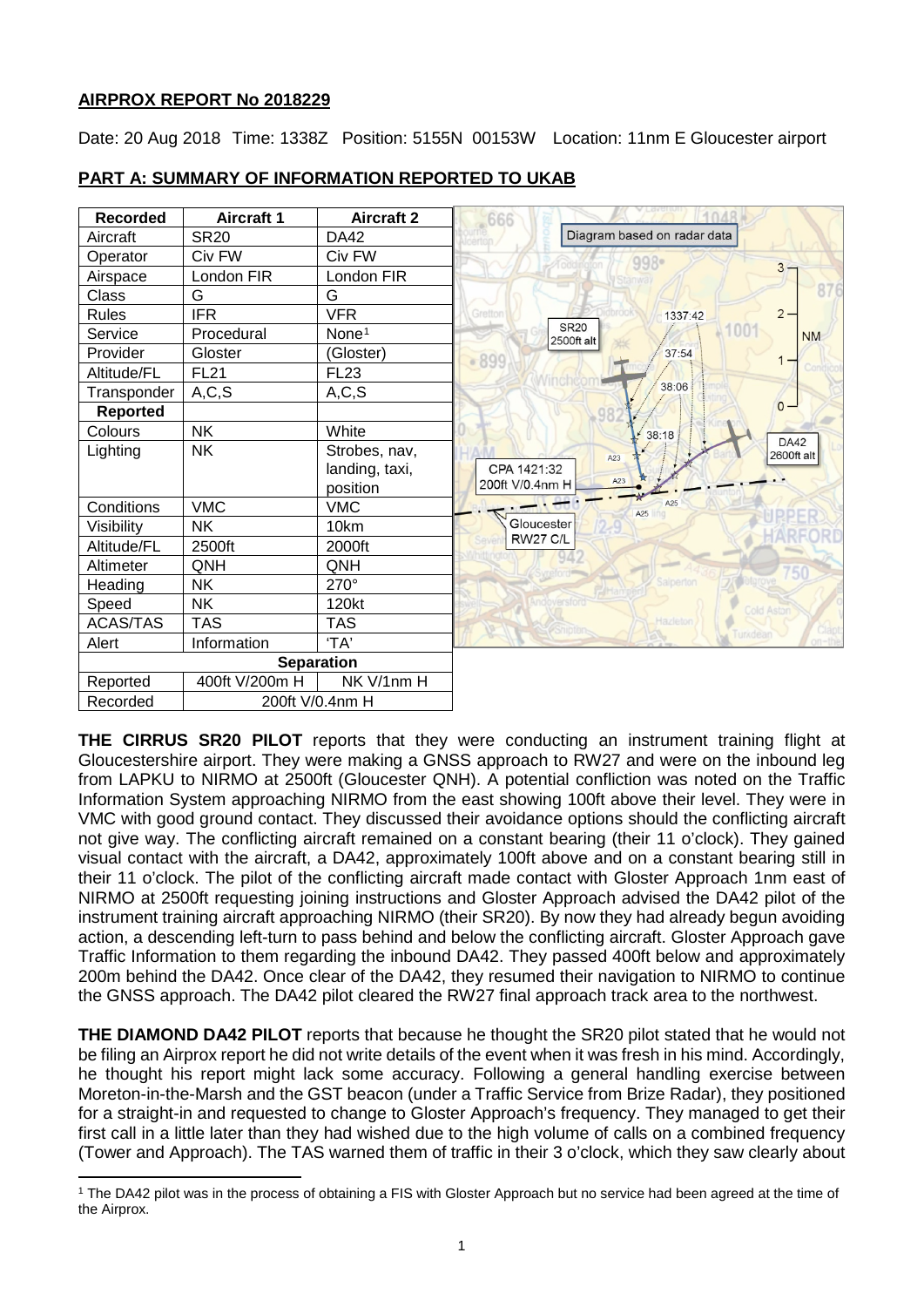1-2nm in front. They initiated a small climb and the SR20 pilot started a left turn. Since the event he has learnt that Gloster does not obtain pre-notification from Brize LARS. Consequently, he has now revised his SOPs to ensure that his first call to Gloster was carried out by 15nm.

He assessed the risk of collision as 'Low'.

**THE GLOUCESTERSHIRE APPROACH CONTROLLER** reports that the SR20 was carrying out an RNAV instrument approach to RW27. The pilot was operating under IFR in receipt of a Procedural Service. He had been cleared for the approach and reported at IAF LAPKU. The aircraft was at 2500ft (QNH 1019hPa), the published altitude for the approach. The next reporting point was at IAF/IF NIRMO, 10nm east of Gloucestershire airport. At 1338 the DA42 pilot, who was on a local VFR flight, reported 11nm east of the airport at 2500ft, requesting a straight-in approach to RW27. The DA42 pilot was not under a service, having left the frequency at 1257. He advised the DA42 pilot that the instrument approach for RW27 was active. He passed Traffic Information to the SR20 pilot on the DA42. The SR20's instructor acknowledged this and advised that he had just taken avoiding action and was reestablishing at NIRMO. He asked the pilot if he wished to file an Airprox and he stated that he would advise after the flight (which he did). The SR20 continued with the instrument approach and the DA42 pilot was given a straight-in approach behind the SR20

### **Factual Background**

The weather at Gloucestershire was recorded as follows:

1320Z 24007KT 9999 FEW014 SCT020 BKN040 23/18 Q1019=

#### **Analysis and Investigation**

### **CAA ATSI**

The SR20 had been conducting multiple Instrument Approaches at Gloucester and was carrying out an RNAV Approach to RW27, in receipt of a Procedural Service from Gloucester ATC at the time of the Airprox. The DA42 was on a local VFR flight from Gloucester, was returning to the airfield and had just made initial R/T contact with the controller when the Airprox occurred but had not yet been placed under a service. The Gloucester controller was providing a combined Aerodrome and Approach Procedural Service at the time of the Airprox, and the R/T was continuous throughout the period leading up to the Airprox.

At 1329:50, the SR20 had gone around from an Instrument Approach to RW27, the pilot was instructed to resume own navigation for LAPKU and a Procedural Service was agreed.

At 1334:40, the SR20 pilot was advised that there would be no delay for the RNAV Approach RW27 and was instructed to report 5nm to run to LAPKU. The pilot advised that they were currently 5.3nm from LAPKU. The pilot was then cleared for the RNAV Approach and instructed to report passing LAPKU.

At 1336:50, the SR20 pilot reported turning at LAPKU and was instructed to report at NIRMO.

At 1337:50, the DA42 pilot made initial contact with the controller and advised that they were returning to the Airfield at 2500ft on QNH1019hPa and requested a straight in approach to RW27. The controller requested a range check and the pilot responded with 11nm (Figure 1).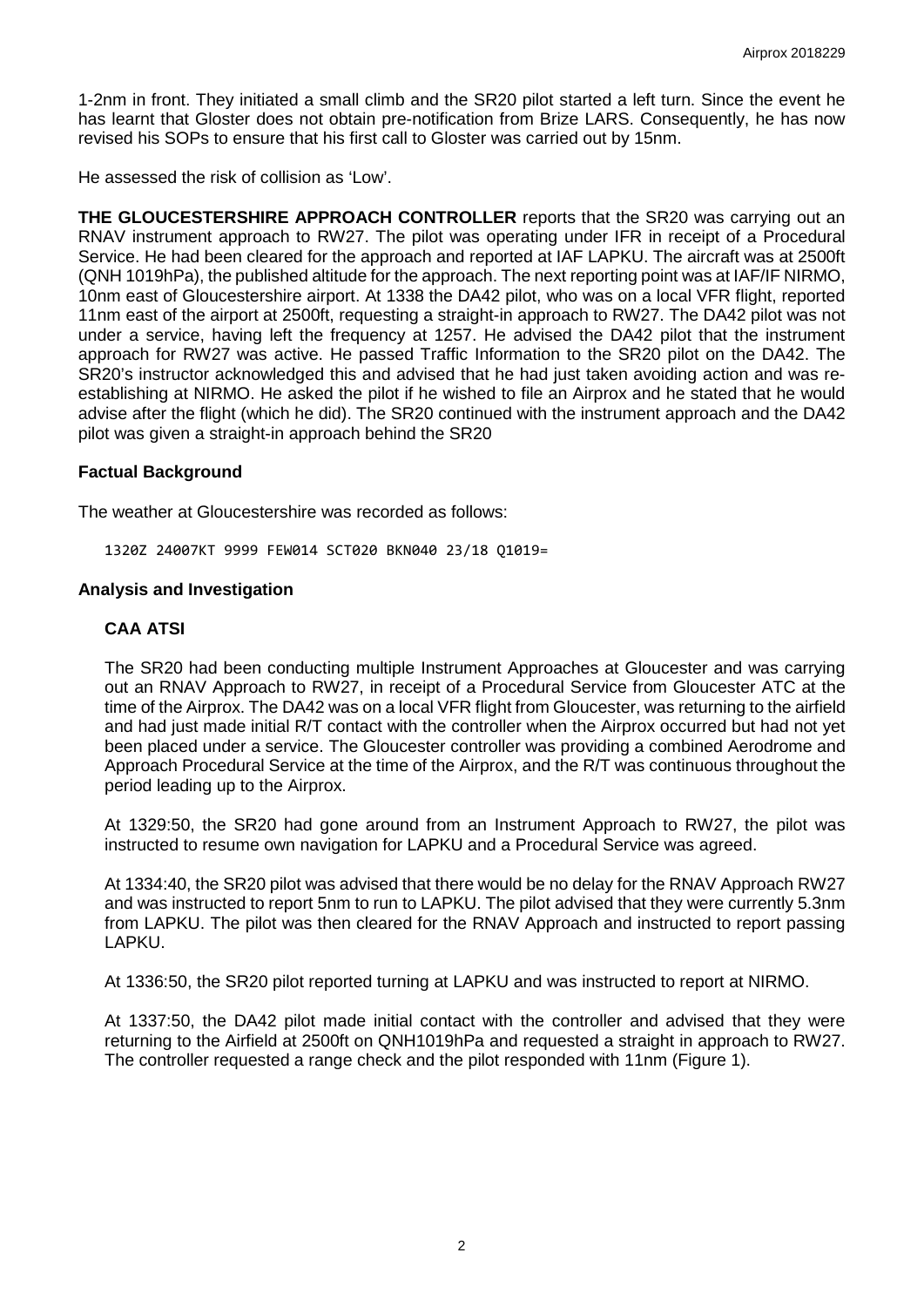

At 1338:20 (Figure 2), the controller instructed the DA42 pilot to take up delaying action to the east of the airfield and explained that the Instrument Approach was active with an SR20 routing from the northeast to turn at NIRMO, 10nm east of the airfield. The pilot responded, but the R/T was not clear enough to determine whether the pilot said that they had the field or the traffic in sight.

At 1338:30, CPA occurred with the aircraft separated by 0.4nm laterally and 200ft vertically (Figure 3). The controller passed Traffic Information to the SR20 pilot advising that the traffic was a DA42 aircraft, 11nm east of the airfield. The pilot did not initially respond. The controller then asked if the pilot had copied the traffic and the pilot responded that they had just taken avoiding action and were just turning back on track for NIRMO. The pilot was instructed to report at the Final Approach Fix and asked if they would like to file an Airprox. The pilot responded with probably not but that they would think about it and talk to the controller later (Figure 3).



Figure 3 CPA - 1338:30.

CAP 493 Section 1 Chapter 12 Procedural Service states:

## **Definition**

*'Procedural Service is an ATS where, in addition to the provisions of Basic Service, the controller provides restrictions, instructions, and approach clearances, which if complied with, will achieve deconfliction minima against other aircraft participating in the Procedural Service. Neither traffic information nor deconfliction advice can be passed with respect to unknown traffic.'*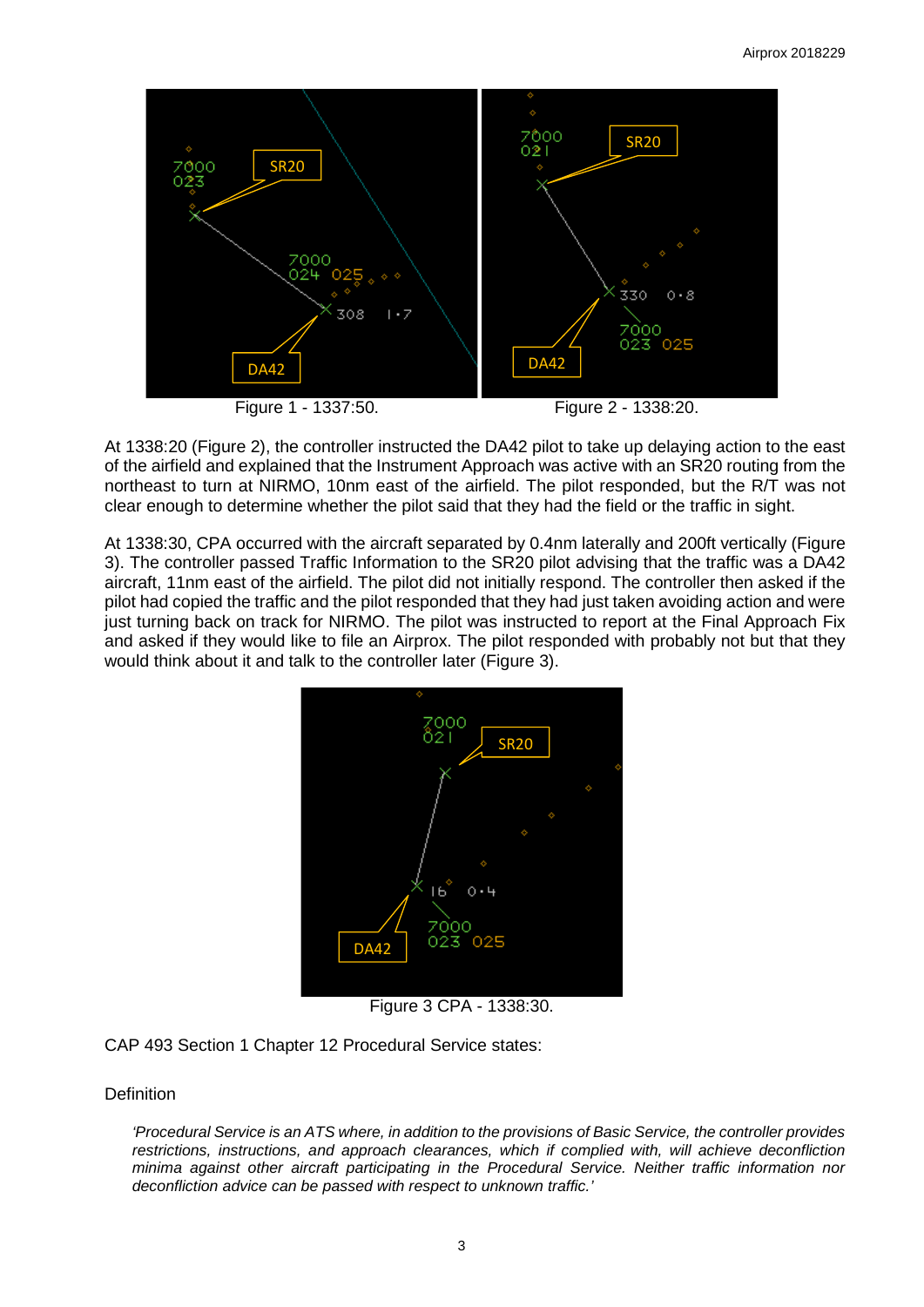### Traffic Information

*'The controller shall provide traffic information, if it is considered that a confliction may exist, on other known traffic; however, there is no requirement for deconfliction advice to be passed, and the pilot remains responsible for collision avoidance.' Within Class G Airspace, under a Procedural Service, Pilots remain responsible for their own collision avoidance. However, controllers are responsible for assisting pilots to meet this responsibility by providing pilots with traffic information on known traffic.'*

The DA42 only became known traffic to the controller when the pilot made initial R/T contact. As soon as the controller was aware of the presence of the DA42, Traffic Information was passed to the pilots of both aircraft. The Gloucester controller discharged their responsibilities in the provision of a Procedural Service to the pilot of the SR20 and issued a warning of the presence of the SR20 to the pilot of the DA42 who had not yet been placed under a service.

### **UKAB Secretariat**

The SR20 and DA42 pilots shared an equal responsibility for collision avoidance and not to operate in such proximity to other aircraft as to create a collision hazard. Because the incident geometry is considered as converging then the DA4[2](#page-3-0) pilot was required to give way to the SR20<sup>2</sup>.

The Gloster ATSU Report states that the SATCO met with the DA42 pilot to discuss the Airprox. He was advised that if he was approaching from the east it was advisable to make as early a call as possible (preferably 10 mins) or if that was not possible to arrange his flight to avoid the FAT for any runway. Due to the lack of radar there was nothing the controller could do to prevent the Airprox. Traffic Information was passed to both pilots when he became aware of the confliction.

### **Summary**

An Airprox was reported when an SR20 and a DA42 flew into proximity on the approach to Gloucester Airport at 1338hrs on Monday 20<sup>th</sup> August 2018. The SR20 pilot was operating under IFR in VMC, the DA42 pilot was operating under VFR in VMC. The SR20 pilot was in receipt of a Procedural Service from Gloster, and the DA42 pilot was in contact with but not yet under a service with Gloster.

## **PART B: SUMMARY OF THE BOARD'S DISCUSSIONS**

Information available included reports from both pilots, the controller concerned, area radar and RTF recordings and reports from the appropriate ATC and operating authorities.

The Board first considered the actions of the DA42 pilot. After departure he had left the Gloster frequency about 40mins before the Airprox occurred to operate with Brize Radar. On his return to the airport he had then positioned for a straight-in approach to RW27 and had experienced high volumes of traffic on the frequency, which he said had delayed him obtaining two-way communication with ATC. Given that he had yet to establish contact with Gloucester ATC, the Board considered that it had been unwise for the pilot to have positioned for a straight-in approach at 10nm, not only because it conflicted with the instrument approach to the runway but also because the high volume of calls on the frequency should have indicated to the pilot that the traffic situation was obviously busy. Moreover, even if he was not used to operating from Gloucestershire airport, the DA42 pilot should have realised that there was a published instrument approach to RW27, with the cone/feathers symbol on the aeronautical charts indicating its presence. The UK AIP[3](#page-3-1) states that: *'portrayal on these charts is provided in order to assist pilots of VFR flights to avoid confliction with IFR traffic at these aerodromes. Pilots are urged to take*  this information into account in their pre-flight planning.' Additionally, it states<sup>[4](#page-3-2)</sup>: 'An aircraft approaching *an aerodrome under VFR where an Approach Control Service is available should make initial RTF contact when 15nm or five minutes flying time from the Aerodrome Traffic Zone boundary, whichever is the greater.'* The fact that the DA42 pilot did not call for re-join sufficiently early was considered to be

 $\overline{\phantom{a}}$ 

<span id="page-3-0"></span><sup>2</sup> SERA.3210 Right-of-way (c)(2) Converging.

<span id="page-3-1"></span><sup>3</sup> ENR 1.5-4, Paragraph 6. Protection of Instrument Approach Procedures at Aerodromes outside Controlled Airspace.

<span id="page-3-2"></span><sup>4</sup> GEN 3.3-5 Paragraph 3.7.4. Procedures for Arriving VFR Flights.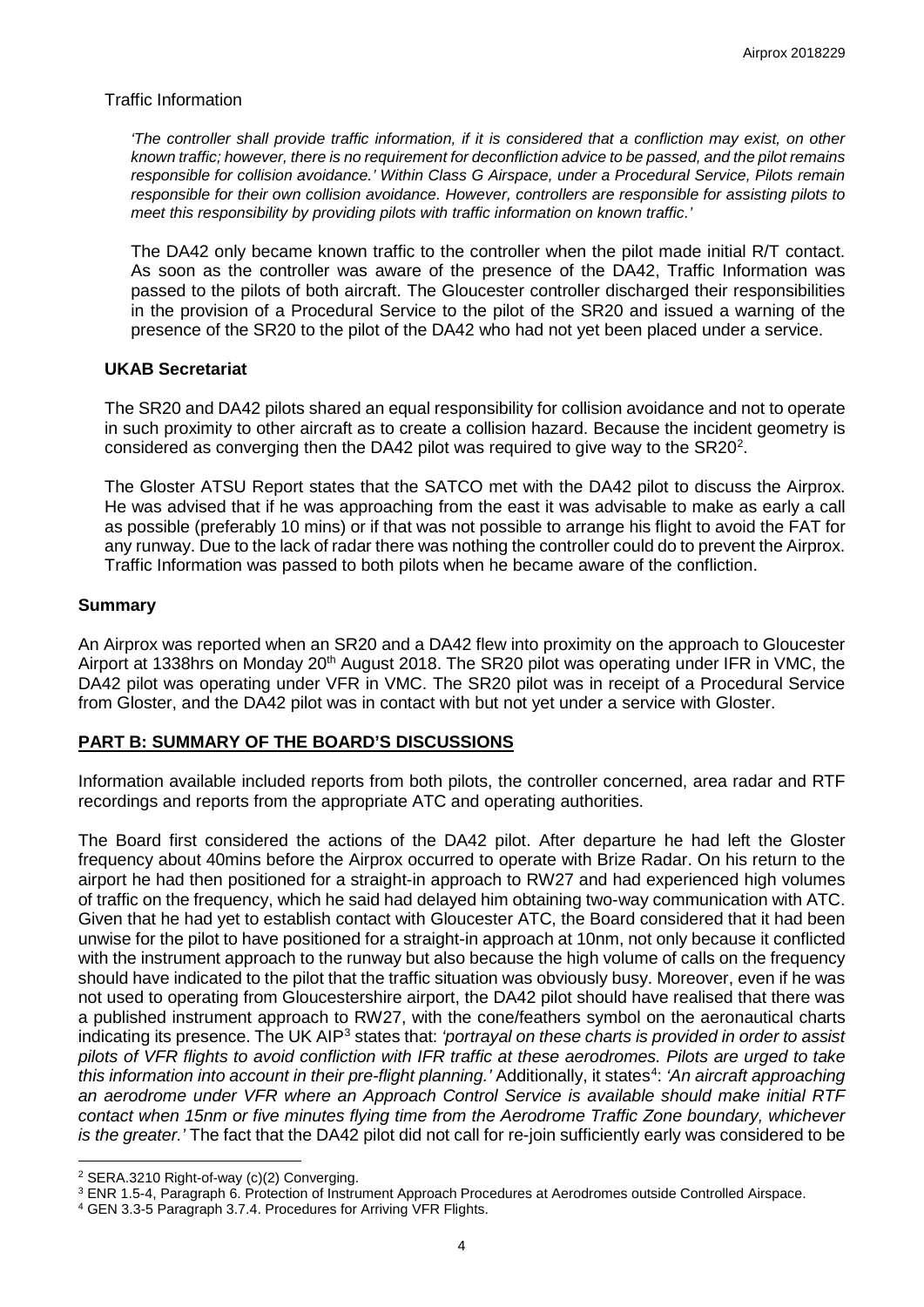a contributory factor to the Airprox. Notwithstanding, the Board was heartened to hear that the DA42 pilot had revised his SOPs to ensure that his first call to Gloster would be carried out by 15nm.

The Board was surprised that the DA42 pilot had believed that Brize LARS would pre-note his arrival to Gloucester ATC; although this might happen depending on controller workload, it was not a requirement when freecalling. For his part, the Gloster controller was not using any surveillance equipment and so would not have been aware of the DA42's position until the pilot contacted him for re-join. Given the circumstances with which he was presented, the Board considered that the controller had reacted commendably quickly to the information, advising both pilots of each other and ensuring that the DA42 pilot was given Traffic Information on the SR20 instrument traffic despite not yet having had time to establish a service with the DA42 pilot.

Meanwhile, before the DA42 had called Gloster, the SR20 pilot had been cleared for an instrument approach to RW27. The pilot reported that whilst approaching NIRMO, 10nm east of the airport, they had seen a potential confliction on TAS approaching from the east showing 100ft above their level and they had discussed their avoidance options should the conflicting traffic not give way as was required under the Rules of the Air. They continued to monitor the progress of the traffic (the DA42) which had remained on a constant bearing until they obtained visual contact, when they then made a descending left-turn to pass behind and below the conflicting aircraft. The Board agreed that the SR20 pilot had acted commendably in maintaining his track<sup>[5](#page-4-0)</sup> whilst both continuing to monitor the progress of the DA42 and formulating defensive options for collision avoidance.

Turning to the cause and risk, the Board noted that the DA42 pilot reported that he had received a TA from his TAS showing traffic about 1-2nm ahead, which he had seen visually and had made a small climb whilst the SR20 was making a left turn. For his part, the SR20 pilot took timely and appropriate action to avoid the DA42, which the SR20 pilot believed had taken no action to avoid them. Ultimately, and noting that it was his responsibility to giver way, the Board considered that the DA42 pilot could have done more to widen the distance between the aircraft. Consequently, the Board agreed that the cause of the Airprox was that the DA42 pilot had flown into conflict with the SR20. As to the risk, the Board noted that both pilots had the other aircraft in sight, and had, to a greater or lesser extent, taken avoiding action that had resulted in a separation of 200ft vertically and 0.4nm horizontally. Accordingly, although it was considered that safety had been degraded, it was agreed that there had been no risk of collision; Category C.

## **PART C: ASSESSMENT OF CAUSE AND RISK**

| Cause:               | The DA42 pilot flew into conflict with the SR20.            |
|----------------------|-------------------------------------------------------------|
| Degree of Risk:      | C.                                                          |
| Contributory factor: | The DA42 pilot did not call for re-join sufficiently early. |

Safety Barrier Assessment<sup>[6](#page-4-1)</sup>

In assessing the effectiveness of the safety barriers associated with this incident, the Board concluded that the key factors had been that:

## **Flight Crew:**

 $\overline{\phantom{a}}$ 

**Tactical Planning** was assessed as **partially effective** because the DA42 pilot had not only been late in contacting with Gloster but had then continued towards the instrument approach path.

<span id="page-4-1"></span><span id="page-4-0"></span><sup>5</sup> SERA.3210 Right of Way states that: *'The aircraft that has the right-of-way shall maintain its heading and speed'.* <sup>6</sup> The UK Airprox Board scheme for assessing the Availability, Functionality and Effectiveness of safety barriers can be found on the **UKAB Website**.